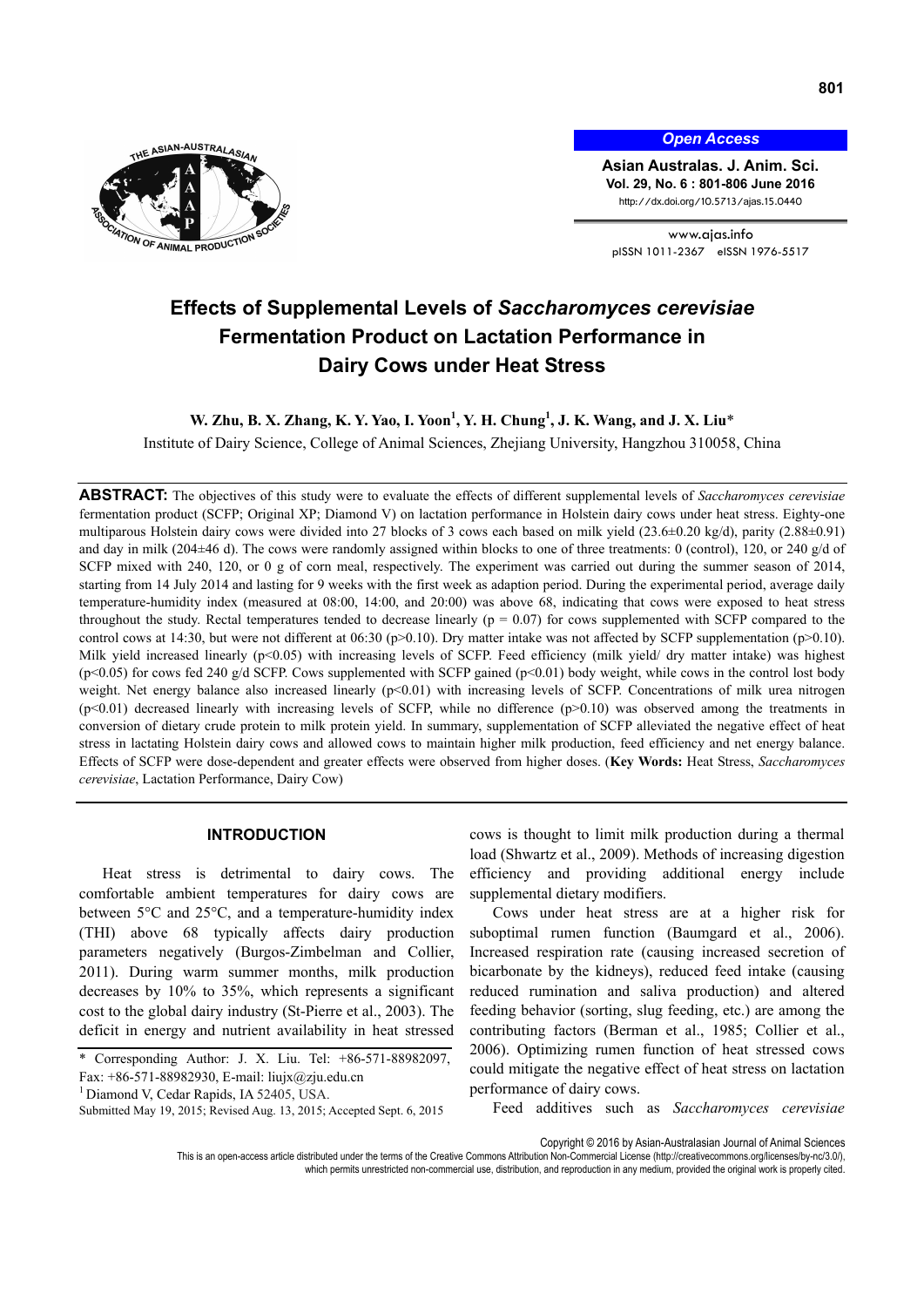fermentation product (SCFP; Original XP; Diamond V, Cedar Rapids, IA, USA) are widely used as ruminant fermentation modifiers to optimize rumen health and improve lactation performance in dairy cows. Arambel and Kent (1990) suggested that yeast products might be more effective under heat stress than in normal conditions. Schingoethe et al. (2004) reported a significant improvement in feed efficiency when mid-lactation dairy cows were supplemented with SCFP during summer months. Optimum feeding rate of SCFP may differ under heat stress condition. However, optimum level of supplementary SCFP under heat stress has not been determined.

Therefore, we hypothesized that SCFP would improve lactation performance of dairy cows exposed to heat stress and a higher feeding rate of SCFP could be more effective under such conditions. To address this hypothesis, the effects of different levels of SCFP on dry matter intake (DMI), lactation performance, rectal temperature, and energy status in dairy cows during heat stress were evaluated.

### **MATERIAL AND METHODS**

## **Animals, diets, and experimental design**

The use of animals was approved by the Animal Care Committee of Zhejiang University (Hangzhou, China). The experiment was conducted at Hangjiang Dairy farm (Hangzhou, China). Eighty-one multiparous Holstein dairy cows were allocated into 27 blocks based on day in milk (DIM) (204±46; mean±standard deviation), parity  $(2.88\pm0.91)$  and milk yield  $(23.6\pm0.20 \text{ kg/d})$ . Cows were randomly assigned within block to one of three dietary treatments: 0 (control), 120, or 240 g of SCFP per head per day (Diamond V XP, USA) mixed with 240, 120, or 0 g of corn meal, respectively (Table 1). The SCFP, a fully fermented yeast culture containing fermentation metabolites, residual yeast cells, and growth media was provided by Diamond V (USA). The supplement was topdressed daily at the time of feeding individually to each cow. Each cow was observed for 20 min after the feeding to ensure complete consumption of the SCFP. Total mixed ration (TMR) were formulated to meet or exceed the nutrient requirements (MOA, 2004) for lactating Holstein

**Table 1**. Experimental design

| Ingredient                   | SCFP supplementation $(g/d)$ |     |     |  |  |
|------------------------------|------------------------------|-----|-----|--|--|
|                              |                              | 120 | 240 |  |  |
| No. of cows                  | 27                           | 27  | 27  |  |  |
| SCFP <sup>1</sup> (g/d)      |                              | 120 | 240 |  |  |
| Corn meal <sup>2</sup> (g/d) | 240                          | 120 |     |  |  |

SCFP, *Saccharomyces cerevisiae* fermentation product (Diamond V Original XP, Cedar Rapids, IA, USA).

<sup>1</sup> Corn meal (% of dry matter; n = 5): Organic matter 92.1, Crude protein 8.4, Neutral detergent fiber 9.5, and Acid detergent fiber 3.4.

cows weighing 600 kg and producing 25 kg/d of milk. The ingredient and nutrient content of the feed components are presented in Table 2.

Cows were housed in an individual tie-stall barn and fed the TMR daily at 0630, 1330 and 2000 h with free access to drinking water. Feed was offered *ad libitum* to yield 10% residues. The barn contained 105-cm diameter fans over feeding alleys every 8 m, and the fans were operated once ambient temperature reached 25°C. The experiment commenced from July 14 to September 14, 2014, which is the typical hot season in Hangzhou, China. The feeding trial was composed of a 1-week covariate period and 8-week experimental period. Cows were milked 3 times daily at 0700, 1400, and 2030 h. The basal TMR was mixed on site three times daily, with the grain mix prepared every two weeks.

### **Sampling, measurement, and analyses**

To measure the environmental conditions inside the barn, temperature and relatively humidity (RH) were recorded by calibrated data logging equipment (Ming Gao, Mingle Instruments Co. Ltd., Shenzhen, China) three times

**Table 2.** Ingredients and chemical composition of basal diets used in the experiment  $(n = 8)$ 

| Items                              | Contents |  |  |
|------------------------------------|----------|--|--|
| Ingredient $(\%$ of DM)            |          |  |  |
| Corn silage                        | 20.7     |  |  |
| Alfalfa hay                        | 12.2     |  |  |
| Wild ryegrass                      | 8.1      |  |  |
| Ground corn                        | 14.2     |  |  |
| Steam-flaked corn                  | 4.9      |  |  |
| Ground barley                      | 4.9      |  |  |
| Soybean meal                       | 8.1      |  |  |
| Whole cotton seed                  | 6.1      |  |  |
| Cottonseed meal                    | 3.2      |  |  |
| Wheat bran                         | 2.0      |  |  |
| Brewers dried grain                | 4.3      |  |  |
| Beet pulp                          | 8.1      |  |  |
| Minerals and vitamins <sup>1</sup> | 3.2      |  |  |
| Chemical composition (% of DM)     |          |  |  |
| CP                                 | 16.7     |  |  |
| <b>NDF</b>                         | 36.4     |  |  |
| <b>ADF</b>                         | 22.6     |  |  |
| Ca <sup>2</sup>                    | 0.63     |  |  |
| $\mathbf{p}^2$                     | 0.46     |  |  |
| $NEL2$ (Mcal/kg DM)                | 1.58     |  |  |

DM, dry matter; CP, crude protein; NDF, neutral detergent fiber; ADF, acid detergent fiber; NE<sub>L</sub>, net energy for lactation.<br><sup>1</sup> Formulated to provide (per kg of DM): 10 g of CP, 150 g of EE, 60 g of

crude fiber, 70 g of Ca, 13 g of P, 100 g of salt, 30 g of Mg, 15 g of K, 10 g of Met, 260 mg of Cu, 260 mg of Fe, 1,375 mg of Zn, 500 mg of Mn, 112,000 IU of vitamin A, 29,500 IU of vitamin  $D_3$ , and 700 IU of vitamin E.

<sup>2</sup> Calculated based on Ministry of Agriculture of P.R. China (MOA, 2004).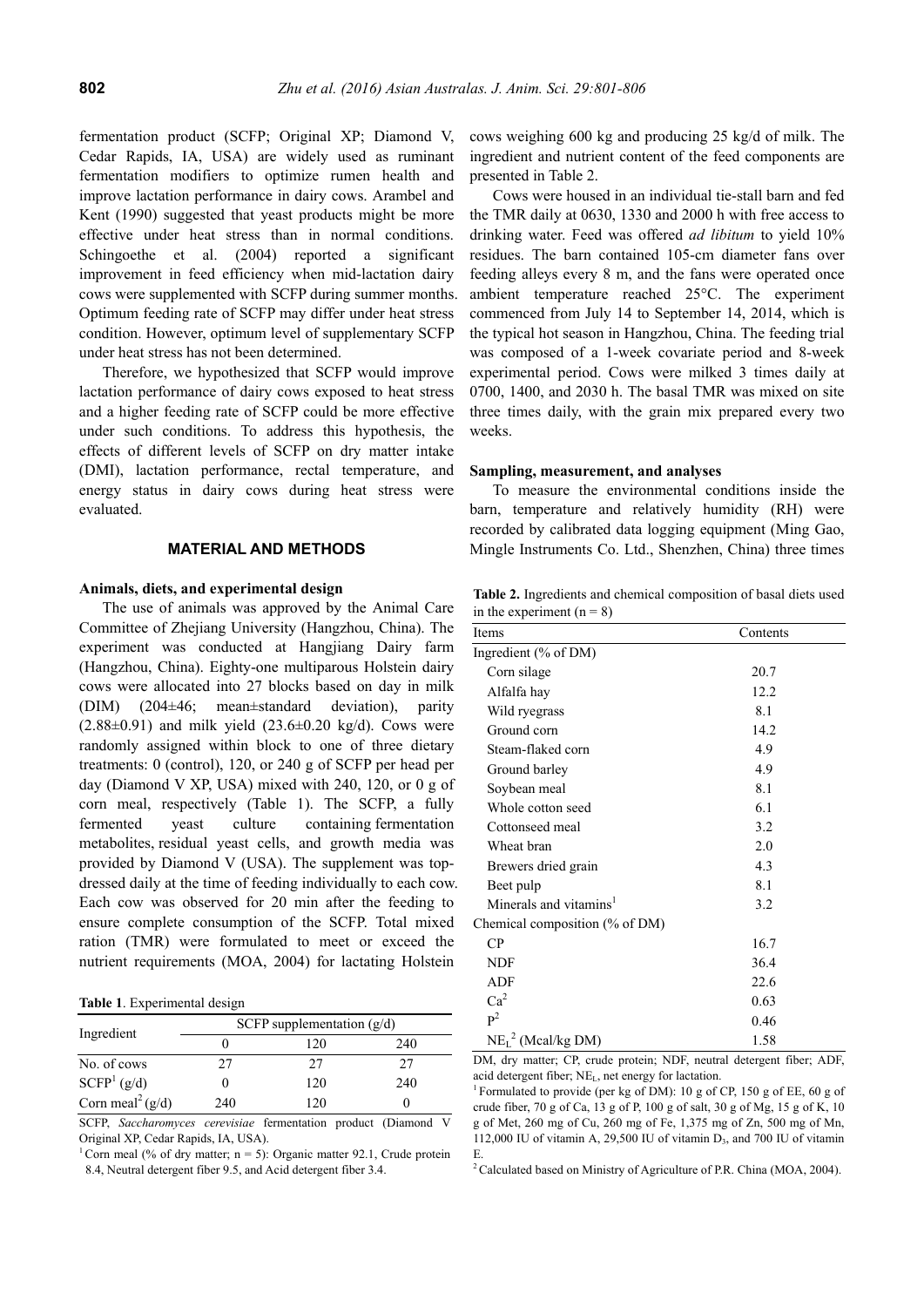daily (08:00, 14:00, 20:00). Recorders were set at the east and west of the study pen, and placed at a height of 1.9 m from the floor. Temperature and relative humidity were recorded within $\pm 0.2$ °C and  $\pm 2\%$ , respectively. The THI was calculated as: THI = dew point temperature  $(TD)$ – $(0.55$ – 0.55 RH/100) (TD–58), where TD was the dry bulb temperature in  ${}^{\circ}$ F ( ${}^{\circ}$ F = 32 ${}^{\circ}$ C+1.8 ${}^{\circ}$ C) and RH was expressed as a percentage (NOAA, 1976). The average daily temperature and RH were determined using the recording data, and mean THI were calculated.

Feed offered and residues were weighed on the fourth day of each week to determine the individual DMI throughout the experiment. The representative samples of the TMR, dietary ingredients (corn silage and concentrate mixes) and residues were collected also on the fourth day of every week and stored at –20°C until analyses. All samples were then dried at 60°C for 48 hours, ground through a 1 mm-mesh screen (Tecator 1093, Hoganas, Sweden), and stored in closed plastic bottles at room temperature (approximately 25°C) until further analysis. The dry matter, crude protein, and crude ash contents in the test samples (Tables 1 and 2) were determined according to AOAC methods as described by procedures 934.01, 976.05, and 927.02 (AOAC, 2012), respectively. The neutral detergent fiber and acid detergent fiber were determined according to method described by Van Soest et al. (1991).

Cows were milked 3 times daily and individual milk production was recorded daily using a milk-sampling device (Waikato Milking Systems NZ Ltd., Waikato, Hamilton, New Zealand) throughout the experiment. Milk (50 mL) samples were collected at the second day of each week from each cow at each milking and 0.06% potassium dichromate was added as the preservative (milk preservative, D&F Control Systems, San Ramon, CA, USA). Samples from each milking per day were pooled in a proportion of 4:3:3. The samples were send to Shanghai Dairy Herd Improvement testing center (Shanghai, China) for analysis of milk protein, fat, lactose, somatic cell count (SCC), and milk urea nitrogen (MUN) using Combi Foss FT+instrument (Foss Electric, Hillerød, Denmark).

Animal body weights were estimated at the first and last day of the experiment based on the measurement of heart girth and body length using the follow equation: body weight (BW, kg) = heart girth<sup>2</sup> (m)×body length (m)×90 (Wang, 2006). Cows were scored for body condition according to Edmonson et al. (1989) using 5-point scale where  $1 = \text{thin}$  and  $5 = \text{fat}$  on the seventh day of the first, fourth, and eighth week by 2 experienced investigators blind to the treatments. The daily mean body condition score (BCS) (average of BCS scores of the two investigators) was used for statistical analysis of BCS.

Rectal temperatures were recorded within±0.1°C on the fifth of each week using clinical veterinary thermometers at

06:30 and 14:30.

## **Statistical analysis**

Statistical analyses of data were carried out using SAS software (SAS, 2000). All data except for BW gain were analyzed through the PROC MIXED program of SAS with the covariance type analytical reagent (AR) (1) for repeated measures. A randomized block design with repeated measurements was used, with week, treatment, interaction of treatment×week and block as the fixed effects. Cow was included as a random effect. Means were separated using the PDIFF option in the LSMEANS statement. Data on BW gain were analyzed using the PROC general linear model of SAS. The statistical model was the same as indicated above except that week and treatment×week were omitted. Results are reported as the least squares means. Linear and quadratic effects of treatment were tested for all data using orthogonal polynomial contrasts. Significance was considered at p≤0.05 and tendency was declared at  $0.05 < p \leq 0.10$ .

### **RESULTS AND DISCUSSION**

# **Environmental temperature-humidity index and rectal temperatures**

The average of mean daily THI during the entire experiment was 76.6±3.69. The heat wave was moderate during the second half of the study with decreasing THI (Figure 1). Diurnal variation of THI was not large, with the range from 68 to 86 through all days. Mean daily THI throughout the study was above 68, which characterizes exposure to heat stress for lactating dairy cows (Burgos-Zimbelman and Collier, 2011). Even with cooling enhancements such as fans in the experiment barn, there were days when cows showed signs of suffering from heat stress, such as a decreased DMI and lack of movement. Rectal temperatures tended to decrease linearly ( $p = 0.07$ ) with increasing amount of SCFP compared to the control at 14:30, but were not different at 06:30 (p>0.10) (Table 3). This suggests that higher dose of SCFP is more effective in alleviating metabolic heat load of a cow during the day when heat stress reached a peak, although mechanism of action is not clear at this time.

#### **Dry matter intake and lactation performance**

Supplementation of SCFP did not affect  $(p>0.10)$  the DMI (Table 4). According to Poppy et al. (2012) effect of SCFP supplementation on DMI was dependent on the stage of lactation. Cows with <70 DIM increased DMI with SCFP, while cows with  $>70$  DIM decreased DMI (Poppy et al., 2012). In this study, mid to late lactation cows with an average DIM of 204 were used and a numerical decrease in DMI was observed with SCFP supplementation. Similar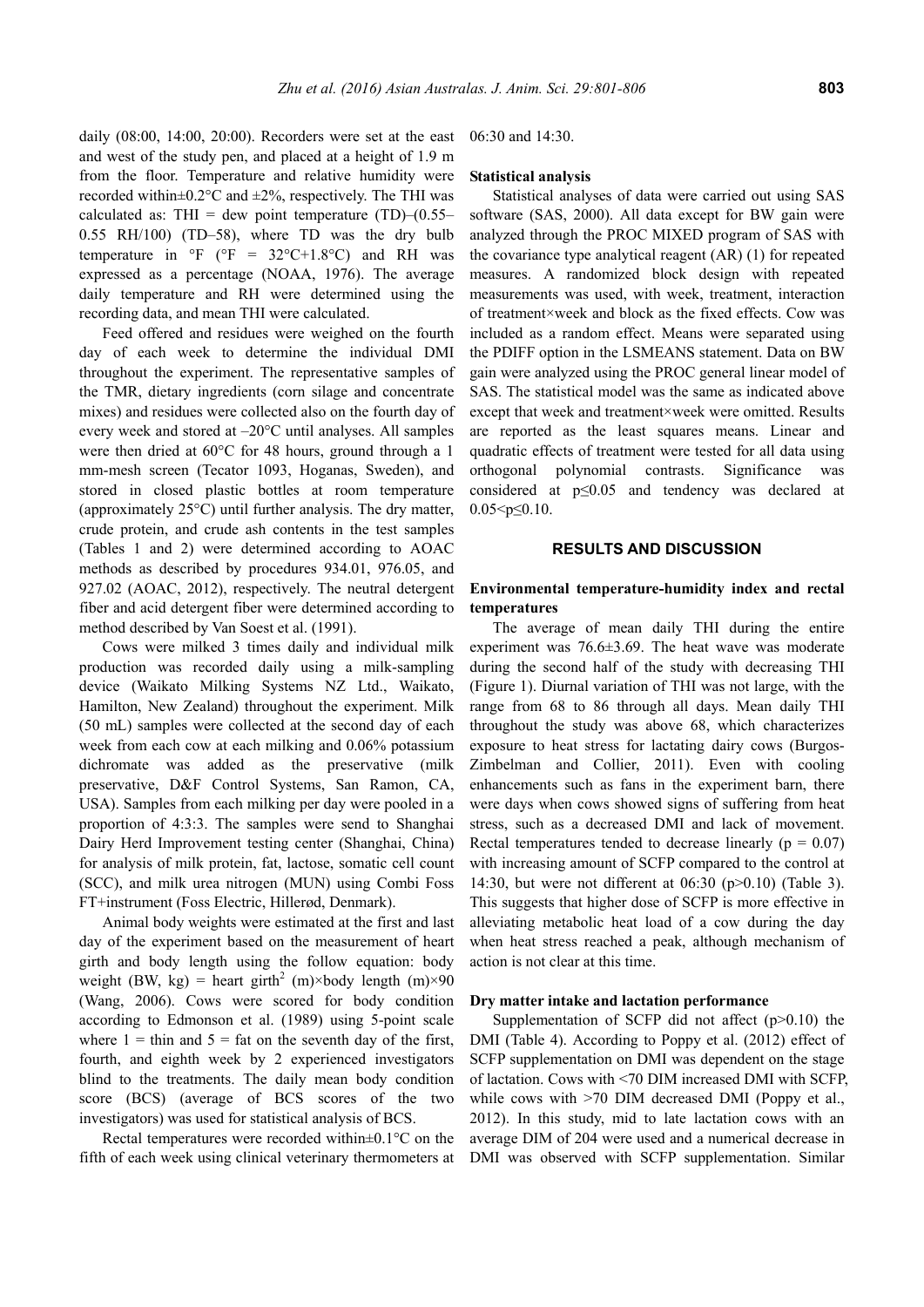

**Figure 1.** Daily thermal-humidity index (THI) during the trial period (mean±standard deviation). The dashed line represents THI = 68, when cows are expected to begin suffering heat stress (Burgos-Zimbelman and Collier, 2011).

results were observed when SCFP was supplemented to mid-lactation dairy cows during the summer (Schingoethe et al., 2004).

Milk yield increased linearly  $(p<0.05)$  with increasing levels of SCFP (Table 4), which is in agreement with the results of a meta-analyses by Poppy et al. (2012). Pattern of milk yield was partially attributed to the thermal-humidity index fluctuations (Figure 2). Overall effect as well as effect of SCFP level on milk yield was more pronounced from the fourth to eighth week of the study, suggesting that cows need time to adapt to the supplement before demonstrating significant production response. Although the effect of SCFP on rumen fermentation characteristics was not detected in the present study, and it is likely that the positive responses to SCFP supplementation in milk production resulted from the stabilizing effect on rumen fermentation (Callaway and Martin, 1997). The stabilized rumen condition allows increased growth of fiber-digesting bacteria (Harrison et al., 1988), resulting in improved fiberdigestion and rumen fermentation (Yoon and Garrett, 1998; Mao et al., 2013). Feed efficiency (milk yield/DMI) was highest (p<0.05) for cows fed 240 g/d SCFP. Enhancement of feed efficiency in response to SCFP supplementation was also observed in other studies (Schingoethe et al., 2004; Zhang et al., 2013), and such effects might be attributable to the increased milk production in the SCFP-

supplementation cows. Yields of 3.5% fat-corrected milk and energy corrected milk were not affected  $(p>0.10)$  by SCFP supplementation.

The percentage and yield of milk composition are also presented in Table 4. According to the meta-analysis (Poppy et al., 2012), SCFP-supplementation increased yield of milk fat and protein, while no changes in percentage of milk fat or protein was reported. In the present study, neither milk



**Figure 2.** Weekly mean of milk yield of cows during heat stress with supplementation of a *Saccharomyces cerevisiae* fermentation product (SCFP) at level of 0 ( $\circ$ ), 120 ( $\Delta$ ), or 240 ( $\Box$ ) g/d. Pattern of milk yield was partially attributed to the thermal-humidity index fluctuations. Bars indicated standard error mean. \* In the marked week (week 7), milk yield for cows fed 240 g/d SCFP tended to be greater than control cows ( $p = 0.07$ ).

**Table 3.** Effect of SCFP supplementation on rectal temperatures in lactation dairy cow during heat stress

| Parameters          | SCFP supplementation $(g/d)$ |      |      | <b>SEM</b> | p-value |          |      |
|---------------------|------------------------------|------|------|------------|---------|----------|------|
|                     |                              | l 20 | 240  |            |         |          |      |
| Morning $(06:30)$   | 39.3                         | 39.2 | 39.2 | 0.10       | 0.66    | 0.46     | 0.60 |
| Afternoon $(14:30)$ | 39.2                         | 39.1 | 38.9 | 0.16       | 0.15    | $0.07\,$ | 0.54 |

SCFP, *Saccharomyces cerevisiae* fermentation product (Diamond V Original XP, Cedar Rapids, IA, USA); SEM, standard error of the mean; T, treatment effect; L, linear effect; Q, quadratic effect.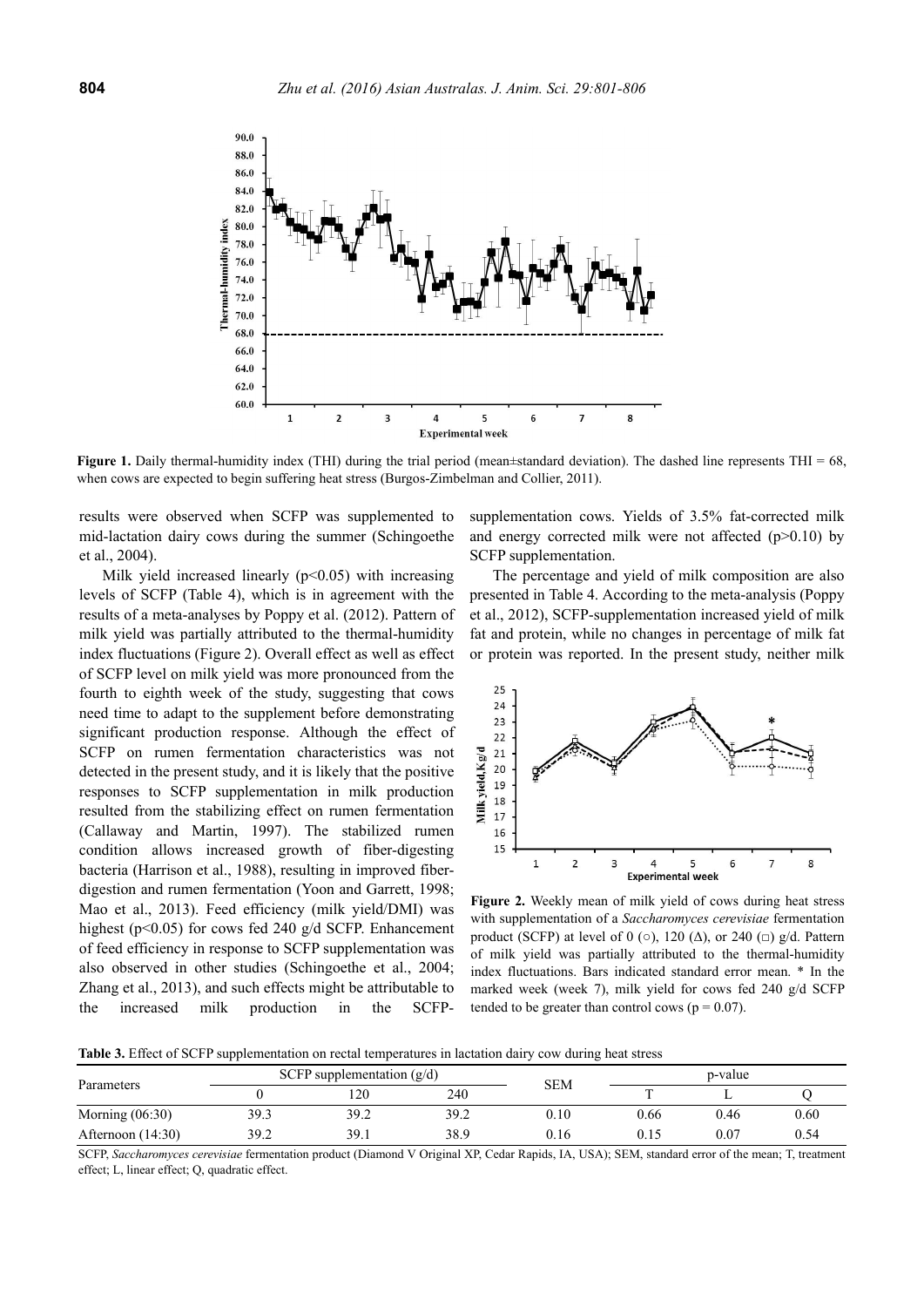| Parameters                       | SCFP supplementation $(g/d)$ |                   |                | p-value    |          |        |        |
|----------------------------------|------------------------------|-------------------|----------------|------------|----------|--------|--------|
|                                  | $\mathbf{0}$                 | 120               | 240            | <b>SEM</b> | T        | L      | Q      |
| $DMI$ (kg/d)                     | 17.2                         | 16.9              | 16.9           | 0.23       | 0.60     | 0.33   | 0.77   |
| Yield $(kg/d)$                   |                              |                   |                |            |          |        |        |
| Milk                             | $20.8^{b}$                   | $21.3^{ab}$       | $21.5^a$       | 0.19       | 0.04     | 0.02   | 0.50   |
| $3.5\%$ FCM <sup>1</sup>         | 24.3                         | 24.9              | 24.6           | 0.25       | 0.23     | 0.32   | 0.16   |
| ECM <sup>2</sup>                 | 24.9                         | 25.4              | 25.2           | 0.24       | 0.33     | 0.41   | 0.21   |
| Milk protein                     | 0.718                        | 0.722             | 0.718          | 0.0077     | 0.94     | 0.98   | 0.72   |
| Milk fat                         | 0.939                        | 0.973             | 0.955          | 0.0112     | 0.10     | 0.32   | 0.07   |
| Milk composition $(\%)$          |                              |                   |                |            |          |        |        |
| Fat                              | 4.55                         | 4.65              | 4.54           | 0.085      | 0.34     | 0.93   | 0.14   |
| Protein                          | 3.44                         | 3.44              | 3.41           | 0.029      | 0.63     | 0.41   | 0.61   |
| Lactose                          | 4.77                         | 4.74              | 4.80           | 0.019      | 0.18     | 0.43   | 0.09   |
| Total solids                     | 13.8                         | 13.8              | 13.7           | 0.09       | 0.82     | 0.79   | 0.57   |
| SCC $(\times 10^4)$ /mL          | 19.8                         | 22.4              | 21.3           | 2.51       | 0.75     | 0.66   | 0.54   |
| $MUN$ (mg/dL)                    | $15.5^{\rm a}$               | $15.3^{a}$        | $14.6^{b}$     | 0.21       | $0.02\,$ | < 0.01 | 0.25   |
| BW gain $(g/d)$                  | $-13.0^{\circ}$              | 17.8 <sup>a</sup> | $11.1^{b}$     | 0.61       | < 0.01   | < 0.01 | < 0.01 |
| <b>BCS</b>                       | $2.82^{b}$                   | $3.05^{\rm a}$    | $2.84^{b}$     | 0.071      | 0.04     | 0.83   | 0.01   |
| Feed efficiency <sup>3</sup>     | $1.28^{b}$                   | $1.29^{b}$        | $1.32^{\rm a}$ | 0.012      | 0.04     | 0.07   | 0.72   |
| Nitrogen conversion <sup>4</sup> | 0.269                        | 0.272             | 0.275          | 0.0035     | 0.55     | 0.28   | 0.97   |
| Net energy balance <sup>5</sup>  | $2.81^\circ$                 | $3.12^{b}$        | $4.13^{a}$     | 0.047      | < 0.01   | < 0.01 | < 0.01 |

**Table 4.** Effect of SCFP supplementation on dry matter intake and lactation performance in dairy cows during heat stress

SCFP, *Saccharomyces cerevisiae* fermentation product (Diamond V Original XP, Cedar Rapids, IA, USA); SEM, standard error of the mean; T, treatment effect; L, linear effect; Q, quadratic effect; DMI, dry matter intake; FCM, fat-corrected milk; ECM, energy corrected milk; SCC, somatic cell count; MUN, milk urea nitrogen; BW, body weight; BCS, body condition score; NEL, net energy for lactation. 1

<sup>1</sup> 3.5% FCM = (milk kg×0.432)+(fat kg×16.216) (Dairy Records Management Systems, 2006).

<sup>2</sup> ECM = 0.3246×milk yield (kg)+13.86×milk fat (kg)+7.04×milk protein (kg) (Orth, 1992).

 $3$  Feed efficiency = milk yield/DMI.

<sup>4</sup> Nitrogen conversion = milk protein yield/dietary crude protein intake.<br><sup>5</sup> Net energy belange = (DMIXNE, digt),  $[(0.08 \times \text{BW})^{0.75} + ((0.0920 \times \text{fst})^{0.75}]$ 

<sup>5</sup> Net energy balance = (DMI×NE<sub>L</sub> diet)–[(0.08×BW<sup>0.75</sup>)+{(0.0929×fat+0.0563×protein+0.0395×lactose)×milk yield}] (NRC, 2001). <sup>a-c</sup> Means within a row with different superscripts differ (p<0.05, n = 27).

fat percentage (p>0.10) nor milk protein percentage  $(p>0.10)$  was affected by SCFP-supplementation. The positive effect on milk production resulted in 3.6% greater  $(p = 0.10)$  milk fat yield in cows fed 120 g/d SCFP than that of the control cows and supported the results reported in the meta-analysis. No differences  $(p>0.10)$  among the groups were observed in contents of milk lactose, total solids, and SCC, similar with the results reported by Schingoethe et al. (2004), where the SCFP products were fed to mid-lactation dairy cows during hot season. Concentrations of MUN decreased linearly  $(p<0.01)$  with increasing levels of SCFP, but no difference was observed among the treatments in conversion of dietary N to milk N. Lower concentration of MUN with 240 g/d SCFP supplementation in dairy cows might indicate higher amino acid utilization for productive uses.

## **Net energy balance**

Cows supplemented with SCFP gained  $(p<0.01)$  BW, but control cows lost BW during the study (Table 4). Body condition score of cows fed 120 g/d SCFP were higher  $(p<0.05)$  than that of the control cows and cows fed 240 g/d SCFP. Net energy balance, calculated based on DMI, milk yield and composition, and estimated BW (NRC, 2001), increased linearly  $(p<0.01)$  with increasing levels of SCFP. Improved BW gain, BCS and milk yield without affecting DMI supports the improved net energy balance with SCFP supplementation. Such results in the present study suggest that SCFP supplementation dosage dependently improves dietary energy utilization or absorption in heat-stressed dairy cows.

#### **CONCLUSION**

Supplementation of SCFP alleviated the negative effect of heat stress in lactating Holstein dairy cows and allowed cows to maintain higher milk production, feed efficiency and net energy balance. Effects of SCFP were dosedependent and greater effects were observed from higher doses.

# **CONFLICT OF INTEREST**

We certify that there is no conflict of interest with any